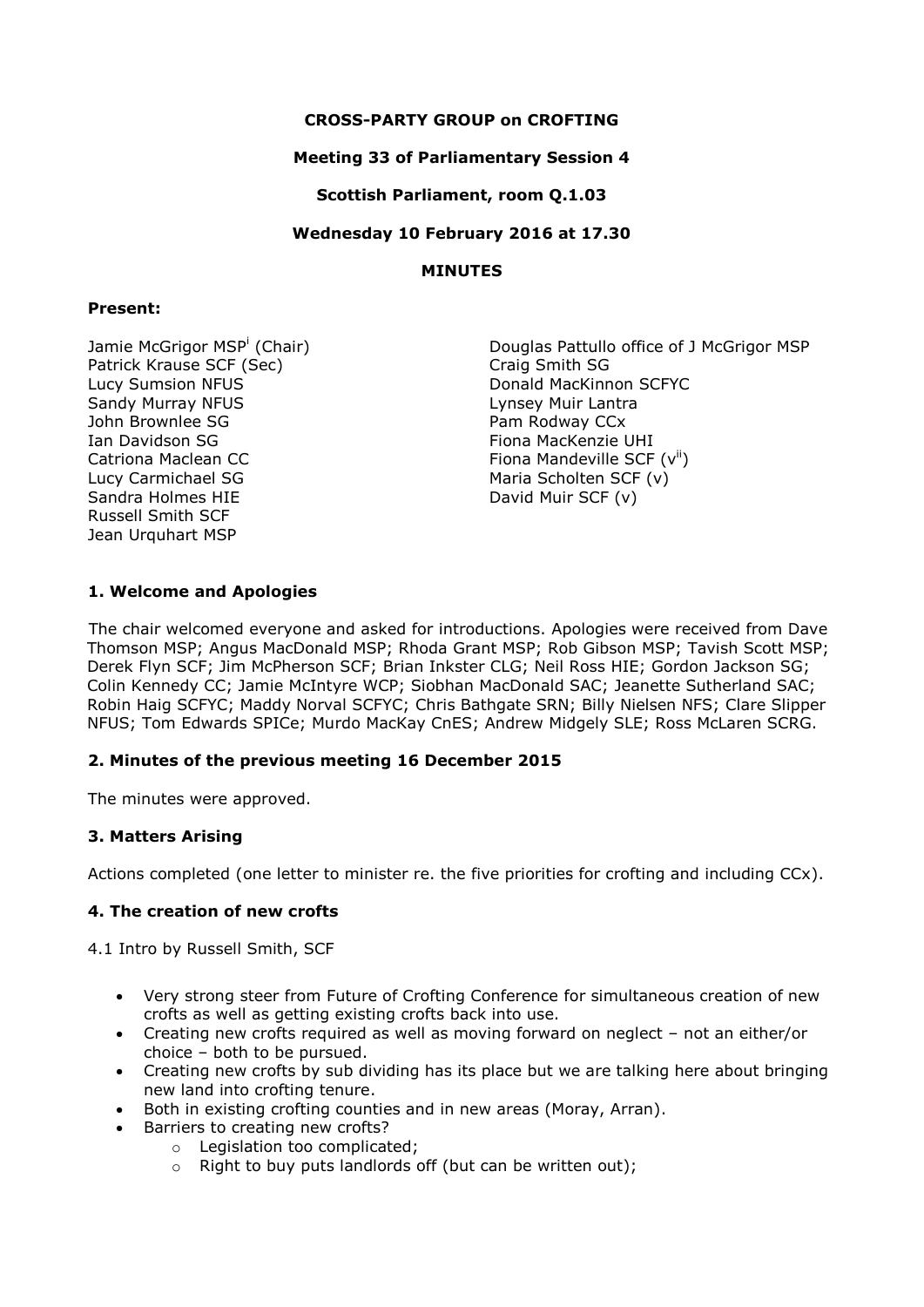- o No one promoting benefits (HIE supporting if asked);
- o Planning rules do not help eg in Assynt;
- o Valuation of public land eg Embo Forestry buy out.
- Also need to consider "what is a croft?"
	- $\circ$  SCF has working group and is creating a paper, but not concluded. It will include:
	- $\circ$  Is there a minimum size?
	- $\circ$  Is there a maximum size?
	- o Does it need a house?
	- o Must there be access to common grazings?
	- o Must there be an existing crofting community?
	- o Do we need to / how do we determine economic or agricultural viability given that crofts are traditionally part time?
	- o etc
- Opportunities
	- o Community land buy outs;
	- o Scottish Government estates;
	- o Forestry Commission land;
	- o Private land;
	- o Converting existing smallholdings.
- Crofting brings proven benefits so need to promote.

### *Discussion*

Chair: Crofting is a good thing so it follows that we should do it more. It is very good for maintaining population in rural areas. Scottish Government has an objective to sustain rural populations so should support the creation of crofts.

4.2 Sandra Holmes of HIE gave an update on the next phase of the Scottish Land Fund which is about to be launched.

HIE and Big Lottery Fund have been delivering the Scottish Government's Scottish Land Fund from 2012-16. The fund supports rural communities (settlements of up to 10,000 people) to acquire land and land assets (woodlands, sporting rights, buildings) for community benefit. The current fund is now closed to new applications and invested £9.94m to support 52 groups to purchase 90,260 acres (36,526 hectares).

A new Scottish Land Fund (2016-2020) will be launched shortly, and hopefully open in April 2016. Scottish Government has committed a budget of  $£10M$  (significant uplift) for the first year. The new Fund will extend to all communities in Scotland; urban as well as rural to align with forthcoming changes to the Community Right to Buy which will also extend to all communities from April 16.

The SLF could potentially support the creation of new crofts through funding support to acquire land.

The new fund will continue to:

**–** Support communities to become more resilient and sustainable through the ownership and management of land, buildings and associated assets.

**–** Be open to applications from organisations that are community-led, community-controlled, and defined by a geographic area.

**–** Enable communities to successfully manage local land and land assets to meet local need and deliver benefit for the whole community

**–** Help communities realise the opportunities created by the Land Reform (Scotland) Act 2003

**–** Be delivered by a partnership between HIE and Big Lottery Fund with an SLF Adviser allocated to work with all applicants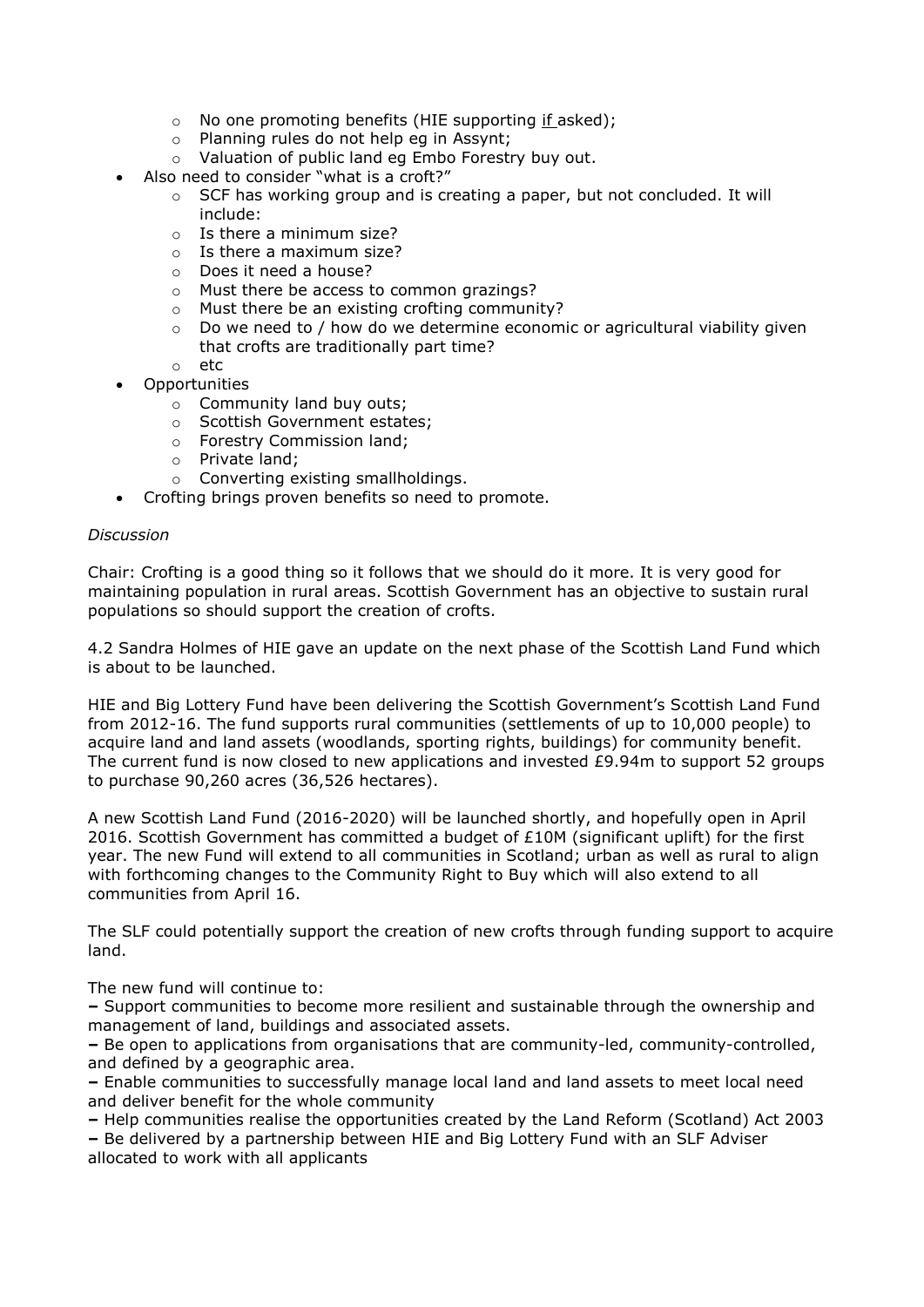**–** Be overseen by an independent Committee who make capital funding decisions

Additional features of the new phase:

**–** The Fund will run from 2016 - 2020

**–** The Scottish Government has committed £10 million to the Fund for 2016-17 - more than trebling previous annual funding

**–** For the first time community organisations in urban areas will be eligible to apply. This will align the Fund with the provisions of the Community Empowerment Act which extends the Community Right to Buy to the whole of Scotland.

**–** Additional assistance at the initial stage of developing your proposal will be available across the whole of Scotland

**–** Extended support for groups once they have acquired their asset - for up to 3 years

**–** The maximum value of an award will rise to £1m

A launch date will be advised in due course. For more info see: <https://www.biglotteryfund.org.uk/scottishlandfund>

4.3 Jamie McIntyre of the Woodland Crofts Partnership sent the following update:

### **3 Key Points on the need for more Woodland Crofts**

1. To date, known, registered demand for woodland crofts exceeds creation of new woodland crofts by more than 10 to 1.

2. The aspiration of the Scottish Crofting Federation to see 5,000 new woodland crofts would require less than 10% of the current woodland area of the Highlands & Islands, even if each were a generous 10ha. There is therefore no conflict with existing forestry interests from a significant expansion of woodland crofts.

3. Even 5,000 new woodland crofters, added to the small number of existing personal woodland occupiers in the Highlands & Islands, would represent a fraction of the numbers seen abroad. For example woodland owners in Scandinavian countries typically number several hundred thousand.

### **Background to the above:**

1. The Woodland Crofts Partnership maintains a Register of Interest of those looking to obtain a woodland croft, which currently includes 137 names. This will inevitably under-represent true demand, as not everyone will be aware of the Register. Since the creation of new crofts became possible in 2008, 9 community woodland crofts have been established plus a very small number of private ones. Hence demand outstrips supply by more than 10 to 1. 2. Public information on regional forest cover is not easily available. However, from a combination of sources including historic inventory data and local authority forestry strategies it can be concluded that woodland cover in Argyll & Bute, Highland and Western Isles Council areas combined totals at least 550,000ha (and probably more by now).

5,000 woodland crofts each at 10ha would therefore represent 9% of total woodland cover. Given ongoing and future woodland expansion this proportion is likely to be rather less in practice. Furthermore, some of this area will currently be unavailable to 'traditional' forest management approaches (eg due to site constraints), but for which a woodland crofts approach may be feasible.

3. Detailed official information on forest tenure is not collected or published in Scotland. However the Forest Policy Group published scoping research on the subject in 2012 ("Forest Ownership in Scotland – a scoping study", available via their website).

This concluded that there were a little over 4,000 private owners of woodland in Scotland, of which 46% were absentee; suggesting therefore around 2,200 resident woodland owners. At present the rented woodland sector is minimal, so 5,000 new woodland crofts, added to existing resident forest owners, would total around 7,200 *occupiers* of woodland (over the whole of Scotland).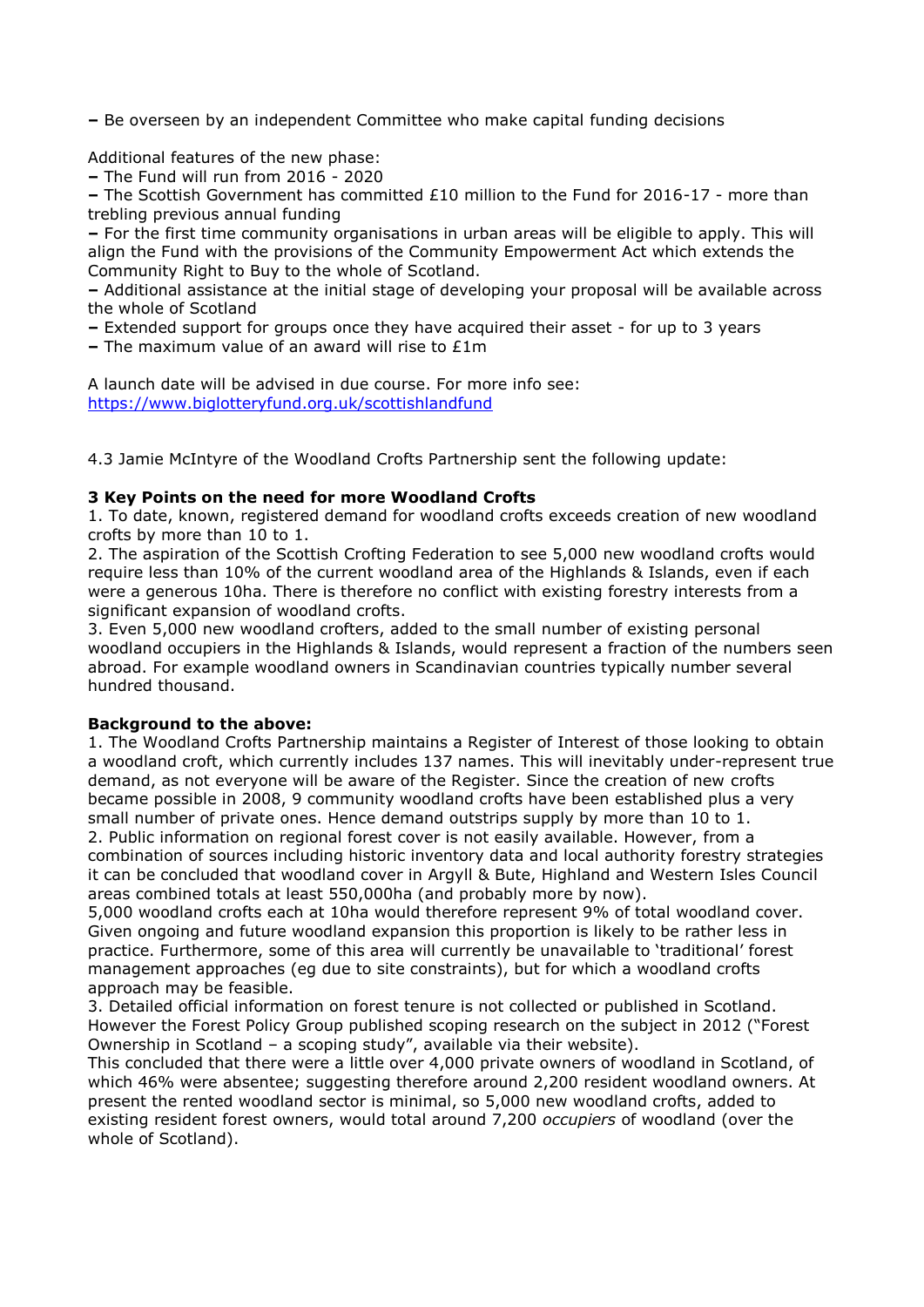By comparison woodland ownership figures for Scandinavia are as follows: Denmark - 25,000; Norway - 120,000; Sweden – 355,000; Finland – 920,000 (*Source: Nordic Family Forestry*). Half of Finnish forest owners live on their holdings. Jamie McIntyre Woodland Crofts Partnership, February 2016

### *Discussion*

Valuation has been a hindrance to purchasing public land but new legislation under the Community Empowerment Act will help to make it more workable.

Q: Will SLF support purchases of public land?

A: Yes, SLF support purchases whether public or private.

Q: What about JMT land?

A: A community body can register interest in purchasing JMT land, as with any private landlord. Ordinarily it would require a willing landlord.

The Woodland Croft Partnership needs funding to promote woodland crofts and to provide guidance and help to create them.

### **5. Crofting Development** *(Standing item)*

### *5.1. Report back on the Crofting Stakeholder Forum 'Action Plan'*

Catriona MacLean gave an update: The five priorities of action for crofting have been agreed by the Crofting Stakeholder Forum and presented in a letter to the minister for crofting Dr Aileen McLeod. They are:

| Area of action                      | <b>Recommendation</b>                                                                                                                                      |
|-------------------------------------|------------------------------------------------------------------------------------------------------------------------------------------------------------|
| 1. Simplify Crofting<br>Legislation | Give this group the task of developing the bones of a new Act                                                                                              |
| 2. New Entrants                     | Make crofts available                                                                                                                                      |
| 3. Increase Affordable<br>Housing   | Through a meaningful grant and loan system, do more to help<br>new entrants / crofters get access to affordable housing in<br>rural and island communities |
| 4. Development of<br>Crofting       | Funded lead body on crofting development                                                                                                                   |
| 5. Financial Incentives             | Ensure current and future P1 and P2 policies have a positive<br>impact on crofting                                                                         |

The SGCSF is working on putting more 'meat' on them.

### *5.2. Progress on Croft House Grant Scheme*

A letter from the minister has been circulated.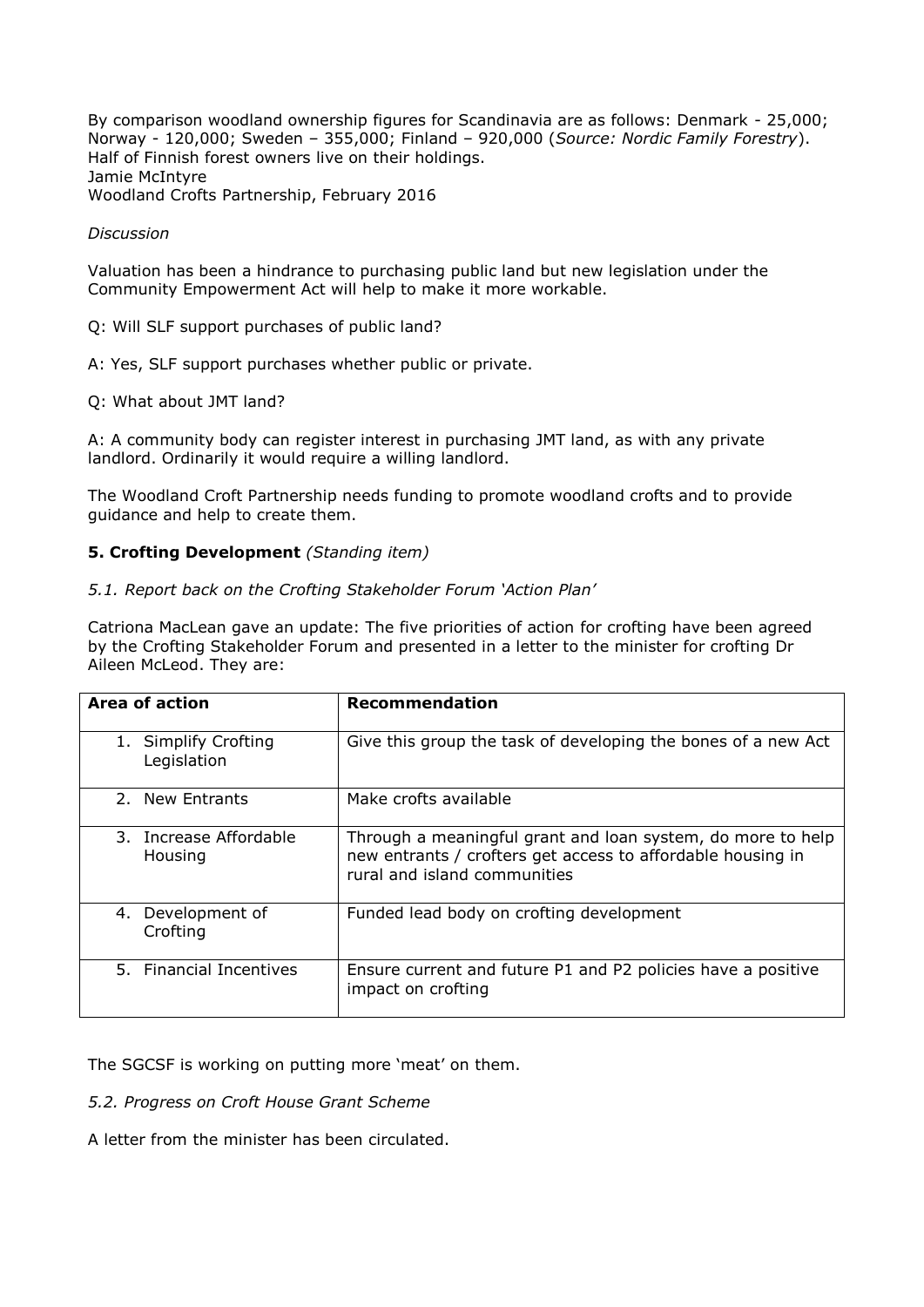Lucy Carmichael gave an update: A targeted consultation has been sent to key stakeholders and SG has received 8 responses. Grant rates have been uplifted (higher than originally planned). New guidance and arrangements will be issued 01 April.

The SG will circulate summary of stakeholder responses on reintroduction of loans for croft houses.

### *5.3. Other updates from SG, agencies and NGOs*

Pam Rodway gave an update on Crofting connections:

Funding has been secured until March 2016 and the project is in dialogue with funders for 12 months of funding till March 2017. If successful, the project will use that period to explore a truly sustainable funding strategy so that Crofting Connections can continue to support schools and their communities. The project spans a range of government policy areas, including education, crofting and rural community development, which makes it difficult to go to one source of funding.

One recent successful event was Ceangal, in June 2015, at the Nicolson Institute, where 106 S6 pupils participated in a two-day event looking at the possibilities for future employment in Lewis, including visits to crofts and local businesses. As a result of the visit of the Gaelic Higher class to BBC Alba, pupils, teachers and crofters recorded a live programme and one pupil was signed up for a work placement over the summer. BBC Alba has now made a formal link with the school.

Another exciting outcome was that teachers had a meeting with representatives from all the community-owned estates in Lewis (Agnes Rennie from Galson Estate had given a talk to the Modern Studies class at the event) to see how they could work together. They are designing a course of study for S1 or S2 pupils on community ownership of crofting estates.

# **6. CAP and Crofting** (*Standing item)*

### *6.1. SG update on CAP payments and SRDP schemes*

Ian Davidson gave an update:

Basic Payments (pillar 1). The Cabinet Secretary met with stakeholders – SCF was present – to explain the reasons for the delays and what is being done to get payments out. Payments cannot be made without validation by EC. 35% of claimants have received payments of 80% of their claim. Weekly updates are being issued.

Indicative letters showing the number and initial value of entitlements were expected to issue by end of January and most have gone out now. These would provide an indication of payment amounts. SG has a helpline for crofters with any questions about payments: 0300 300 2222.

#### *Discussion*

Q: Is this a lesson for the future?

A: Complexity brings problems and inevitable delays and this was self-inflicted to an extent - NFUS were warned that their 3 regions proposal would likely delay payments and they were ok with this.

Multiple regions cause delays. England has had several regions since 2005 so it is simple now. Wales and NI have only one region.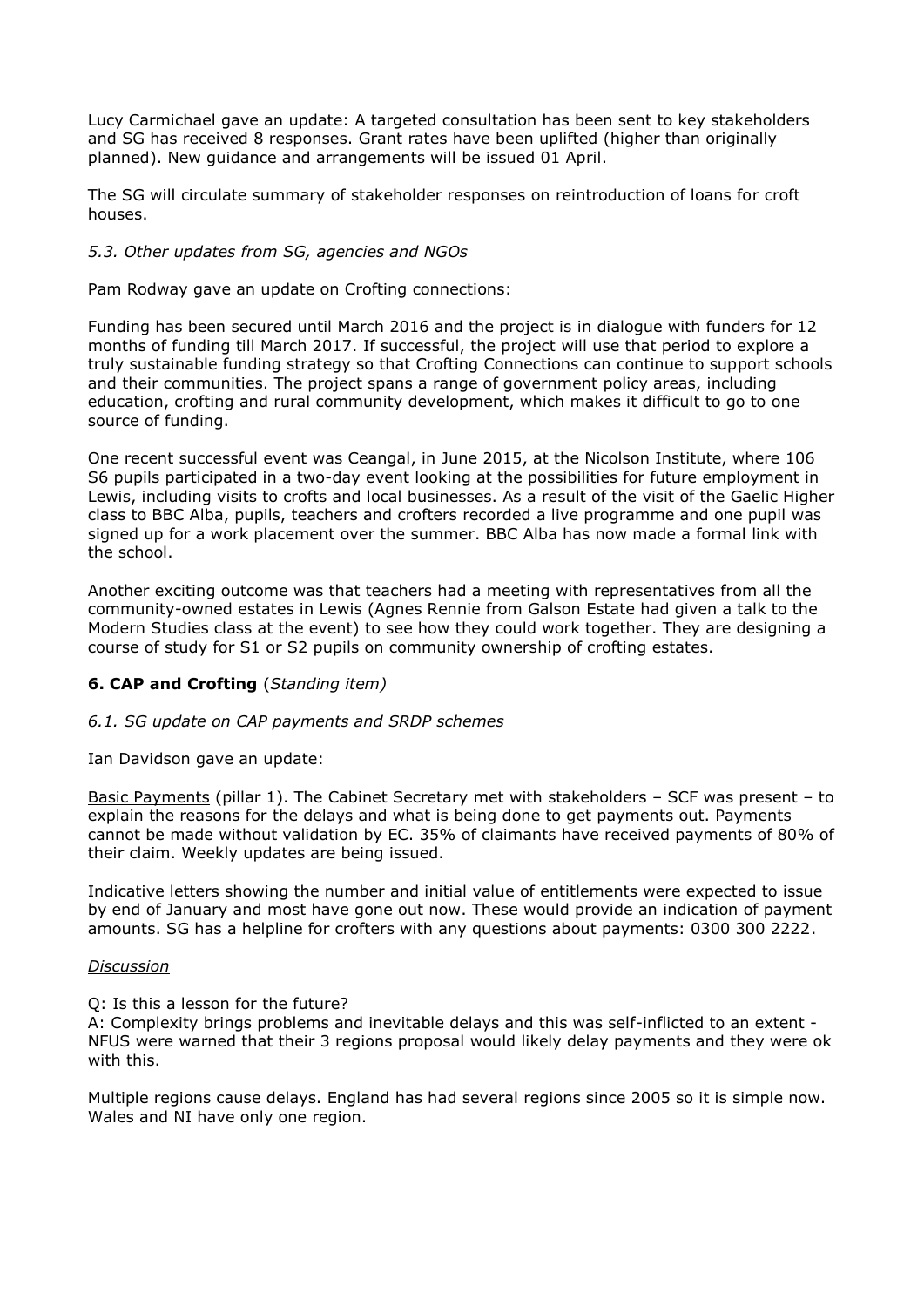Q: The SG consultation responses showed most wanted at most two regions, but Cabinet Secretary announced three. Why?

A: Chair: because NFUS demanded them.

Changes for 2020 need to be suggested now.

SRDP. Offer letters are going out; these are 'letters of comfort' as the payments cannot be made yet – all efforts are directed to getting Basic Payments out.

The will be an option to transfer more from pillar 1 (basic payments) to pillar 2 (SRDP) in 2017.

ANC will go out to public consultation later this year.

CAP stakeholder Group meets on 16 March.

### *Discussion*

Q: Will there be a knock-on to LFASS; will it get paid in March?

A: That cannot be promised.

There are tax implications if this year's payment and next year's come in the same tax year.

### *2. Weather aid update*

The weather Aid Working Group has been preoccupied with flooding, though there is some ongoing mitigation to the problems caused by last year's poor season. SRUC have published a study. Local Authorities are managing funds to help with dwellings, farm building and businesses affected by floods.

# **7. Crofting Legislation and Administration** (*Standing item)*

### *7.1. Progress on regulation*

Catriona MacLean gave an update on the commission's activity.

The new streamlined regime is seeing cases going through faster. Croft registration is the sticking point. The Croft Information System goes live in February – this will speed up processing time. New forms are much better aligned.

The 2015 croft census went out in December. 2000 forms have been returned with amendments.

CC are in discussion with SG regarding the SG crofting estates and how to get crofts back into use.

A young person with autism is doing a work placement in CC – proving very successful.

The draft business plan and budget have been approved by the board.

### *Discussion*

Q: What is 'follow up' of people in breach of duties?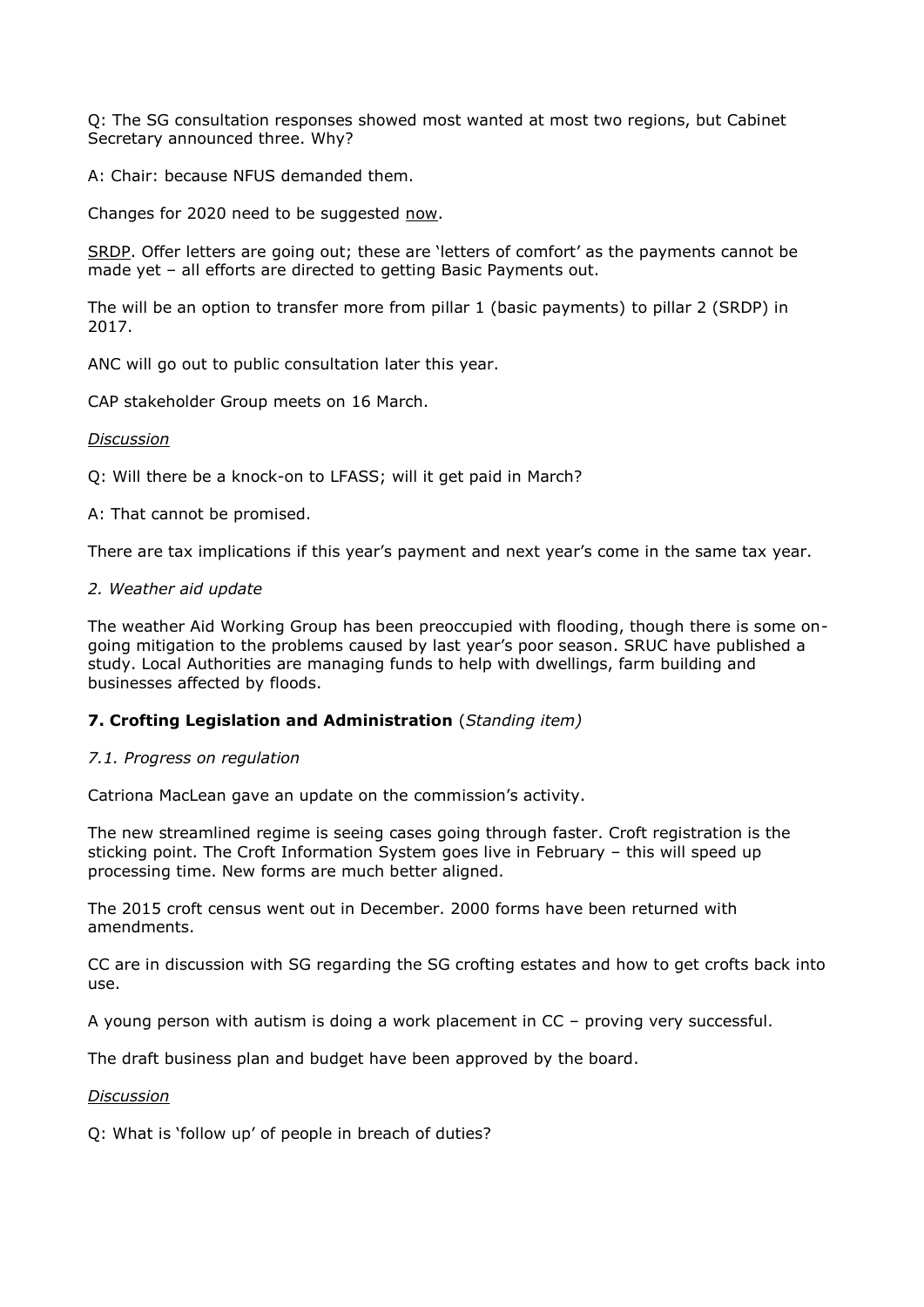A: CC contacts people and helps them to comply, education through to needing action. The biggest update to the RoC for 60 years was the priority, but will be looking to follow up in the year to come.

Q: the 2010 Act says that new landlords have to re-register the crofts on their estate. A community landlord will have very limited reserves so having to re-register all crofts could be virtually impossible or ruinous. This can be a huge disincentive to register for a community buyout – yet the SG has a target to increase community buyouts.

A: RoS fix the fee which is based on Full Cost Recovery (in legislation). The CC do the administration but get none of the fee – which was a deal struck to reduce the cost to the crofter and / or landlord. Registration doesn't just happen once – it is a continual relationship between the crofter / landlord / RoS.

### *Action: Secretary to contact RoS for clarification.*

### *2. Progress on legislation*

The CLG will hold its conference in March in the Signet Library, Edinburgh.

### **8. AOB**

Two issues were raised from Uist – geese and ferries. A note is attached.

The group held its final AGM. Jamie McGrigor MSP and Jean Urquhart MSP were thanked for the time and commitment they have given as convenor and vice-convenor.

*Legacy.* It was agreed that the group will be reconvened in the next session of Parliament and that the following items should be carried forward:

- The Five Actions for Crofting
- New crofts
- Rural communications
- Croft registration fees for community landlords
- Management of predators and pests geese in particular
- Ferry services
- Croft house loan
- Areas of Natural Constraint

The chair thanked Ryan McCabe for setting up the OdroVision livestreaming system which allowed participants to come in by video – very successfully.

# **9. DONM**

TBC at the start of the next session.

### **Notes from Uist:**

### **Geese**

Greylag geese

The population of resident greylag geese on Uist is between five thousand in spring and eight thousand in the autumn, depending on whether it has been a good breeding season for them (it has been as high as ten thousand). They cause damage to arable crops, silage, hayfields and other important grass crops in the spring.

There have been various goose schemes in Uist over the past decade, with most concentrating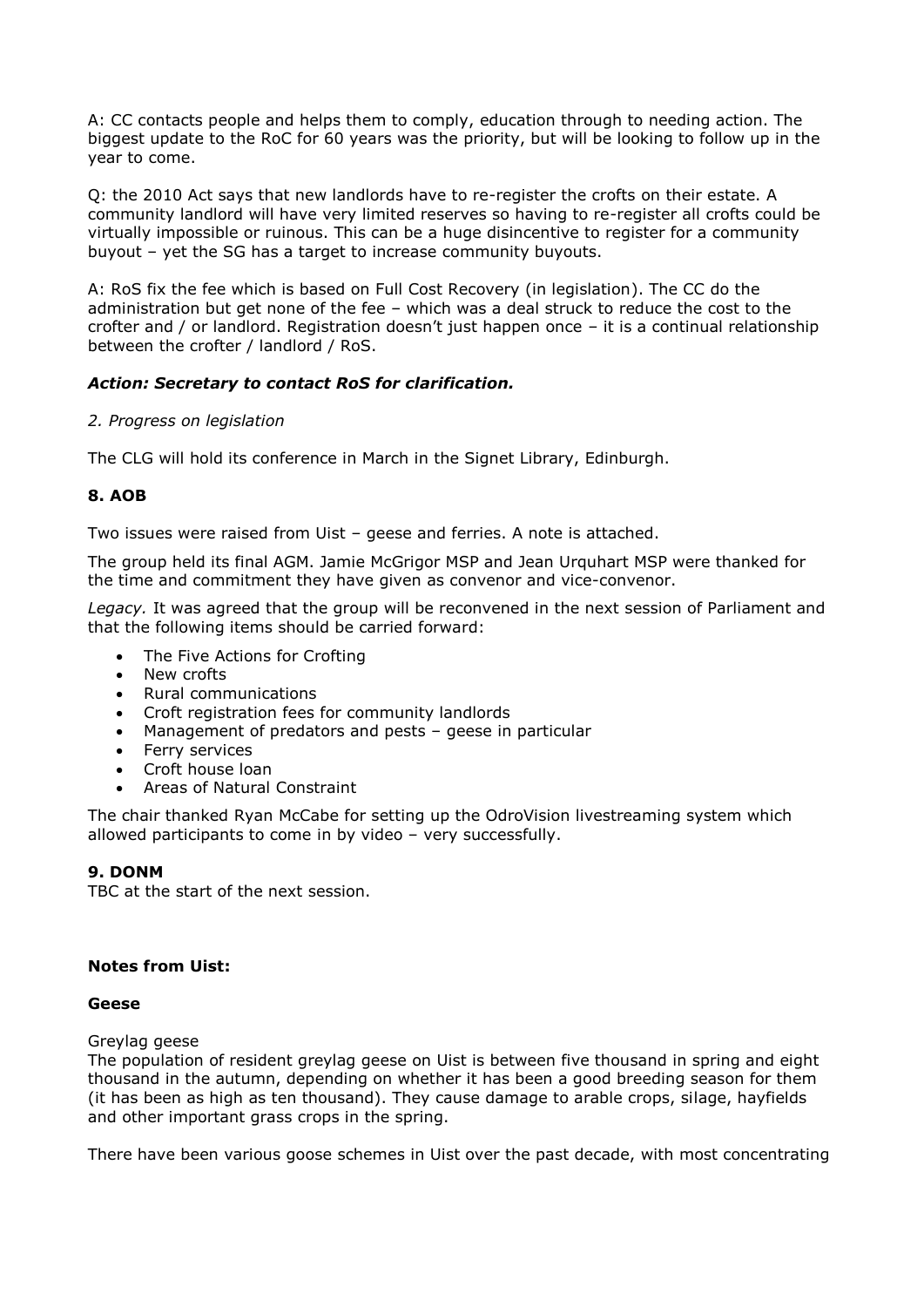on providing crop protection for the valuable arable crops on the Uist machair. The most recent, the Uist Adaptive Management Pilot, aims to reduce the greylag population to an agreed target of 4,500. To that end, SNH contracts estates and individual marksmen to shoot geese over two main periods - spring shooting targets breeding pairs and autumn shooting provides some limited crop protection. The crop protection element is being funded on a reducing scale - £40k in 2014, £30k in 2015 and £20k available this coming autumn. The AM Pilot also enables the sale of greylag geese within the Uists and to final consumers elsewhere. MacLean's Bakery on Benbecula processes the geese from marksmen and produces goose products which have become very popular. There is demand for 'Uist Goose' from hotels, restaurants and cafes across the country and they are willing to pay considerably more than the Uist market but MacLeans are unable to sell to them under the current arrangements.

The AM Pilot is coming to an end next spring (March 2017) and there is concern locally as to what happens after that. From the population counts in February it looks as though the population is declining but the productivity in good weather years can easily reverse the decline.

### Barnacle Geese

The barnacle goose population on North Uist has increased from 1,500 when the North Uist Machair and Islands SPA was first designated, to over 6,000 now. At designation, most of the barnacle geese were using the offshore islands but over the last decade they have moved onto the mainland of North Uist. Some of the crofters and farmers are now experiencing significant damage and we are not able to offer them a management agreement. Last year we issued two licences but the total bag limit was calculated at 62 so they received 25 each (with 12 kept back for any others). To receive a licence they have to agree to keep at least 60% of their land as a refuge but without any payment. Those with larger areas are experiencing damage in the region of £40k per year with smaller crofts perhaps a few thousand. This winter, the counts have recorded barnacle geese in South Uist as well, and the local keeper and ornithologists have confirmed that they have started using this area regularly, so it looks as though they are continuing to expand into new areas.

The North Uist crofters are not asking to be paid for scaring areas or for paid marksmen to be provided as on Islay, they are only asking to be paid for the refuge areas and to receive a sufficient bag limit to scare the geese off the better agricultural ground.

### **Ferrys**

Potential implications for Uist crofters of new ferry timetable from Lochboisdale

At present there is free movement of livestock and animal feed on ferries sailing between Oban and Lochboisdale using transport methods perfected over many years. The port at Lochboisdale serves crofters throughout the Uists from Berneray in the north to Eriskay in the south. Sheep and cattle sold at the Lochboisdale Auction Mart are transported on modern livestock trucks to destinations as far south in the UK as Cumbria while Uist crofters can arrange to have animals they buy on the mainland delivered to Oban for onward transport to Lochboisdale. This is aided by availability of official lairage facilities at Oban (especially useful when the ferry does not sail because of bad weather or mechanical breakdown), and tractors with large livestock trailers for use on the ferries.

From April this year Calmac will introduce a new dedicated daily Lochboisdale to Mallaig route using the Lord of the Isles vessel while Barra will have its own Castlebay to Oban route using the Isle of Lewis. The Lochboisdale to Castlebay/Oban route will be discontinued and, in any case, the draught of the Isle of Lewis is too large for entering Lochboisdale.